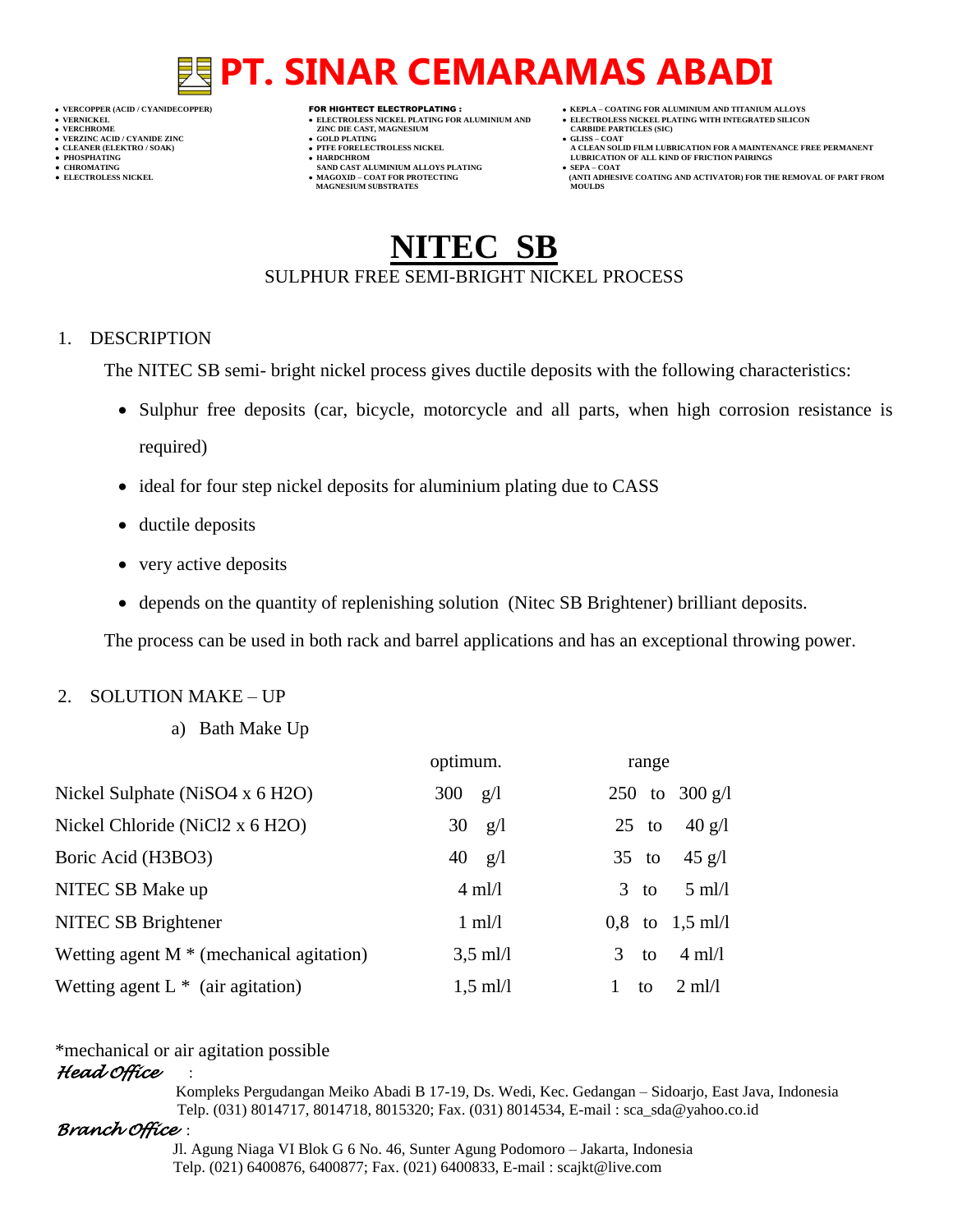- 
- 
- 

- 
- 

- **VERT AND AGNESIUM CARBIDE PARTICLES (SILISS = COLD PLATING)**
- **VERZINC ACID / CYANIDE ZINC GOLD PLATING GLISS – COAT**
	-
- **● CHROMATING SAND CAST ALUMINIUM ALLOYS PLATING SEPA – COAT MAGNESIUM SUBSTRATES**
- **VERCOPPER (ACID / CYANIDECOPPER)** FOR HIGHTECT ELECTROPLATING :  **KEPLA – COATING FOR ALUMINIUM AND TITANIUM ALLOYS**
- **VERNICKEL ELECTROLESS NICKEL PLATING FOR ALUMINIUM AND ELECTROLESS NICKEL PLATING WITH INTEGRATED SILICON**
	-
- CLEANER (ELEKTRO / SOAK)<br>● CLEANER (ELEKTRO / SOAK)<br>● PHOSPHATING<br>● HOSPHATING **● PHOSPHATING HARDCHROM LUBRICATION OF ALL KIND OF FRICTION PAIRINGS** 
	- **ELECTROLESS AND ACTIVATOR) FOR THE REMOVAL OF PART FROM MOULDS**

- b) Make up procedure:
- 1) Fill hot deionised water up to approximately 60% tank volume.
- 2) While stirring, add slowly and carefully the required quantity of Nickel chloride into the water. (Attention!: Nickel chloride must be fully dissolved!).
- 3) While continue stirring, add slowly and carefully the required quantity of boric acid into the water. (Attention!: Boric Acid must be fully dissolved!).
- 4) While further stirring, add slowly and in small quantities the required quantity of Nickel sulphate into the water. (Attention !: Nickel sulphate must be fully dissolved!).
- 5) Add 3 g/l activated carbon powder into the solution and stir for at least 30 minutes, then stop all agitation and allow carbon to settle down.
- 6) Filter the solution through a 5 micrometer mesh filter media into the working tank. Make sure no active carbon particles are in the working solution.
- 7) Top working tank with water up to operation level and switch on air agitation (if possible).
- 8) Measure and adjust the pH with diluted (1:10) sulphuric acid to operation range (3,8 to 4,4; optimum 4,0). The operating pH of the NITEC SB semi-bright nickel process is of prime importance to obtain maximum results in brightness, levelling and structure of the deposit.
- 9) Add the necessary quantity of additives.
- 10) Adjust operation temperature.
- 11) Dummy plate for approximately 1 ampere hours per litre.
- 12) Solution is ready for start up.

# 3. OPERATING PARAMETERS

|                                   | Optimum           | Range |    |          |           |
|-----------------------------------|-------------------|-------|----|----------|-----------|
| Temperature                       | 55 $\degree$ C    | 55    | to | 60 °C    |           |
| pH                                | 4,0               | 3,8   |    | to $4,2$ |           |
| Cathode current density:          |                   |       |    |          |           |
| mechanical agitation<br>$\bullet$ | $2.5$ A/dm2       | 0.5   | to |          | 5 A/dm2   |
| air agitation<br>$\bullet$        | 3<br>A/dm2        | 0.5   | to |          | 7 $A/dm2$ |
| Anode current density             | under $2,5$ A/dm2 |       |    |          |           |

# *Head Office* :

 Kompleks Pergudangan Meiko Abadi B 17-19, Ds. Wedi, Kec. Gedangan – Sidoarjo, East Java, Indonesia Telp. (031) 8014717, 8014718, 8015320; Fax. (031) 8014534, E-mail : sca\_sda@yahoo.co.id

# *Branch Office* :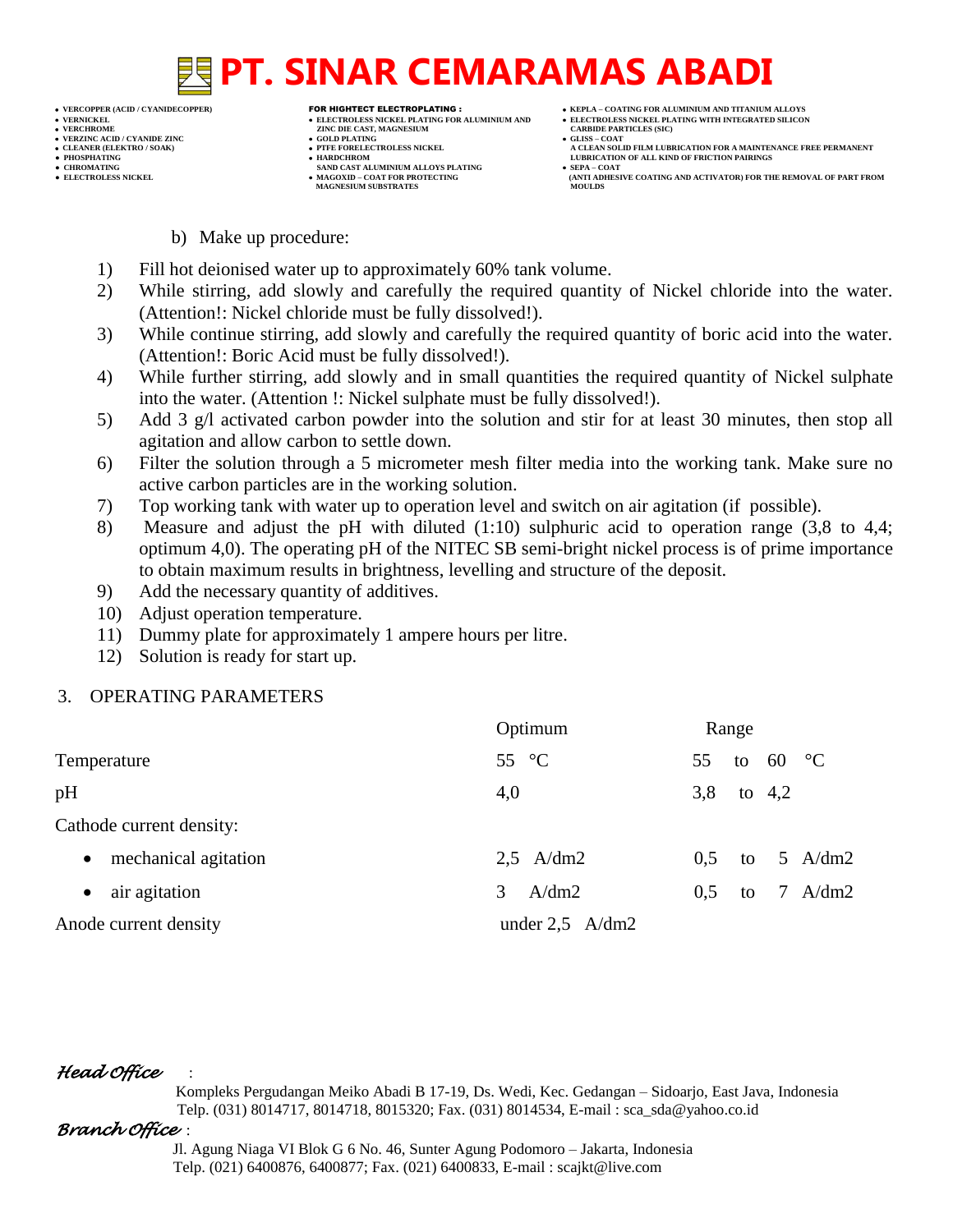# **VERZINC ACID / CYANIDE ZINC GOLD PLATING GLISS – COAT**

**VERT ASSESSED ZINC DIE CAST, MAGNESIUM CARBIDE PARTING (SOLD PLATING CARBIDE PARTICLES)** 

- 
- 
- **● CHROMATING SAND CAST ALUMINIUM ALLOYS PLATING SEPA – COAT MAGNESIUM SUBSTRATES MOULDS**
- **VERCOPPER (ACID / CYANIDECOPPER)** FOR HIGHTECT ELECTROPLATING :  **KEPLA – COATING FOR ALUMINIUM AND TITANIUM ALLOYS**
- **VERNICKEL ELECTROLESS NICKEL PLATING FOR ALUMINIUM AND ELECTROLESS NICKEL PLATING WITH INTEGRATED SILICON**
	-
- **A CLEAN SOLID FILM LUBRICATION FOR A MAINTENANCE FREE PERMANENT ● PHOSPHATING HARDCHROM LUBRICATION OF ALL KIND OF FRICTION PAIRINGS**
- **● ELECTROLESS NICKEL MAGOXID – COAT FOR PROTECTING (ANTI ADHESIVE COATING AND ACTIVATOR) FOR THE REMOVAL OF PART FROM**

### **Nominal consumption (per 10 KAh)**

NITEC SB Brightener  $1.5 - 2.5$  litres

Wetting Agent L  $0.2 - 0.5$  litre

or Wetting Agent M  $0.5 - 0.8$  litre

4. Equipment

a) Tanks SM steel with hard rubber or synthetic lining. Synthetic tank.

- b) Heating Hardglass or porcelain immersion heater. Eventually indirect heating. It is essential to use controlled heating.
- c) Filtration For high capacity semi bright nickel baths a continual filtration is necessary. The electrolyte should be rotated at least once per hour. A continual filtration over active carbon is recommended.
- d) Anodes If the nickel anodes have the prescribed degree of purity (at least 99.7 %) any kind may be employed. To keep sludge and other impurities away from the electrolyte, the anodes should be packed in Titanium baskets with polypropylene anode bags. New anode bags should be treated in a 5 % sodium carbonate solution. Afterwards they must be rinsed very thoroughly. Furthermore, the bags are to be dipped into HCl (10 % sol.) and again very well rinsed.

New tanks lined with hard rubber must be first cleaned with HCl 10 % before bath make up. Useful is the addition of 1 ml/l Wetting agent M to dissolve eventual lining impurities. Afterwards rinse thoroughly with cold water.

# *Head Office* :

 Kompleks Pergudangan Meiko Abadi B 17-19, Ds. Wedi, Kec. Gedangan – Sidoarjo, East Java, Indonesia Telp. (031) 8014717, 8014718, 8015320; Fax. (031) 8014534, E-mail : sca\_sda@yahoo.co.id

## *Branch Office* :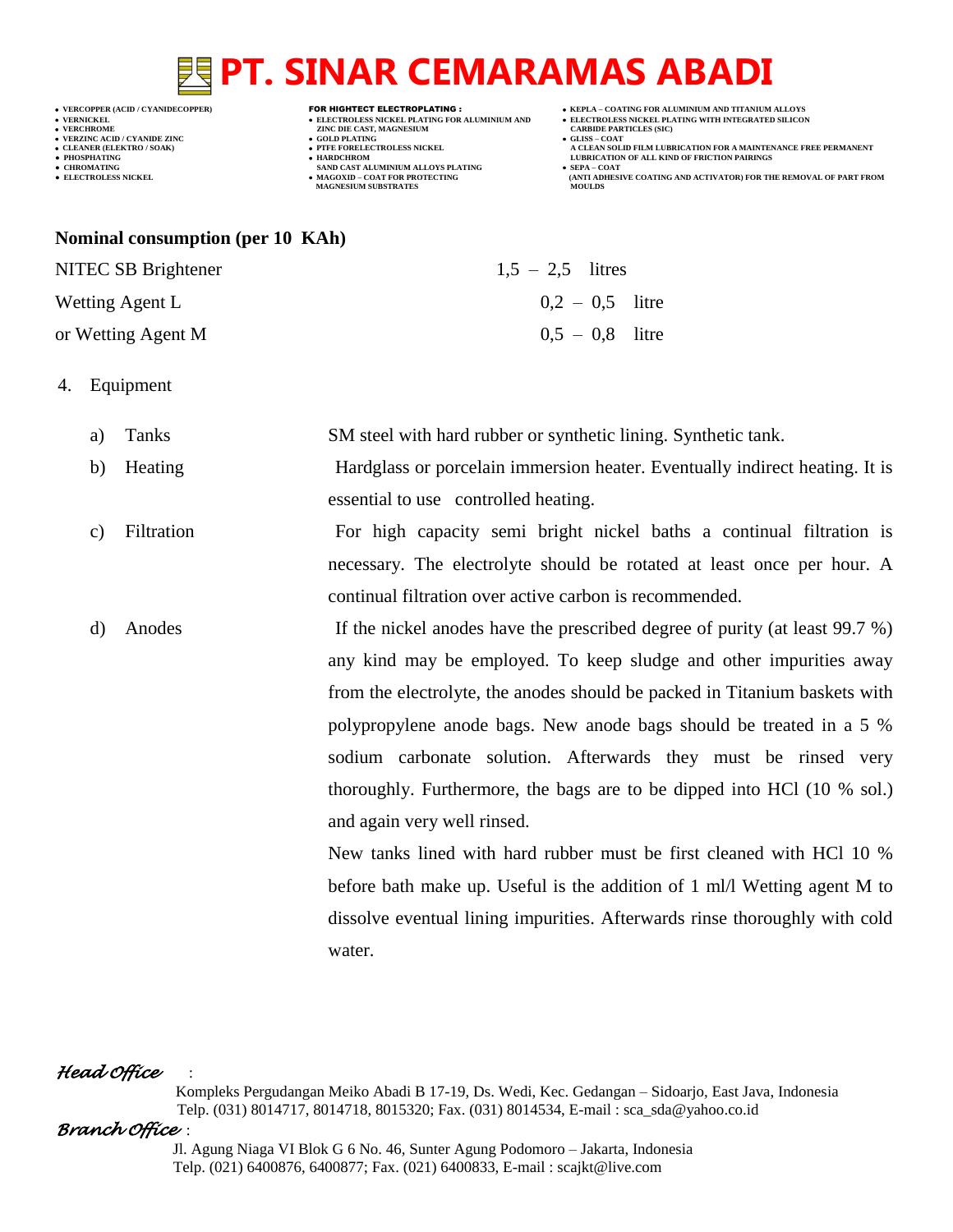

 **VERCOPPER (ACID / CYANIDECOPPER)** FOR HIGHTECT ELECTROPLATING :  **KEPLA – COATING FOR ALUMINIUM AND TITANIUM ALLOYS VERNICKEL ELECTROLESS NICKEL PLATING FOR ALUMINIUM AND ELECTROLESS NICKEL PLATING WITH INTEGRATED SILICON VERCHROME (ACD/CTANDECOTTER)**<br> **VERCHROME CAST, MAGNESIUM CARBIDE PARTICLES (SICKEL PLATING FOR ALUMINIUM AND <b>CARBIDE PARTICLES (SICKEL PLATING FOR ALUMINIUM AND CARBIDE PARTICLES (SICKEL PLATING FOR ALUMINIUM AND**

- 
- **v GOLD PLATING • PTFE FORELECTROLESS NICKEL**
- 
- **● CHROMATING SAND CAST ALUMINIUM ALLOYS PLATING SEPA – COAT MAGNESIUM SUBSTRATES MOULDS**
- -
- **CLEANER (ELEKTRO / SOAK) PTFE FORELECTROLESS NICKEL A CLEAN SOLID FILM LUBRICATION FOR A MAINTENANCE FREE PERMANENT**
- **PHOSPHATING HARDCHROM LUBRICATION OF ALL KIND OF FRICTION PAIRINGS ● ELECTROLESS NICKEL MAGOXID – COAT FOR PROTECTING (ANTI ADHESIVE COATING AND ACTIVATOR) FOR THE REMOVAL OF PART FROM**
- 5. Metallic contamination

Copper and zinc can be removed by dummy plating. Recommended current density is  $0.3 - 0.5$  A/dm<sup>2</sup>.



# *Head Office* :

 Kompleks Pergudangan Meiko Abadi B 17-19, Ds. Wedi, Kec. Gedangan – Sidoarjo, East Java, Indonesia Telp. (031) 8014717, 8014718, 8015320; Fax. (031) 8014534, E-mail : sca\_sda@yahoo.co.id

# *Branch Office* :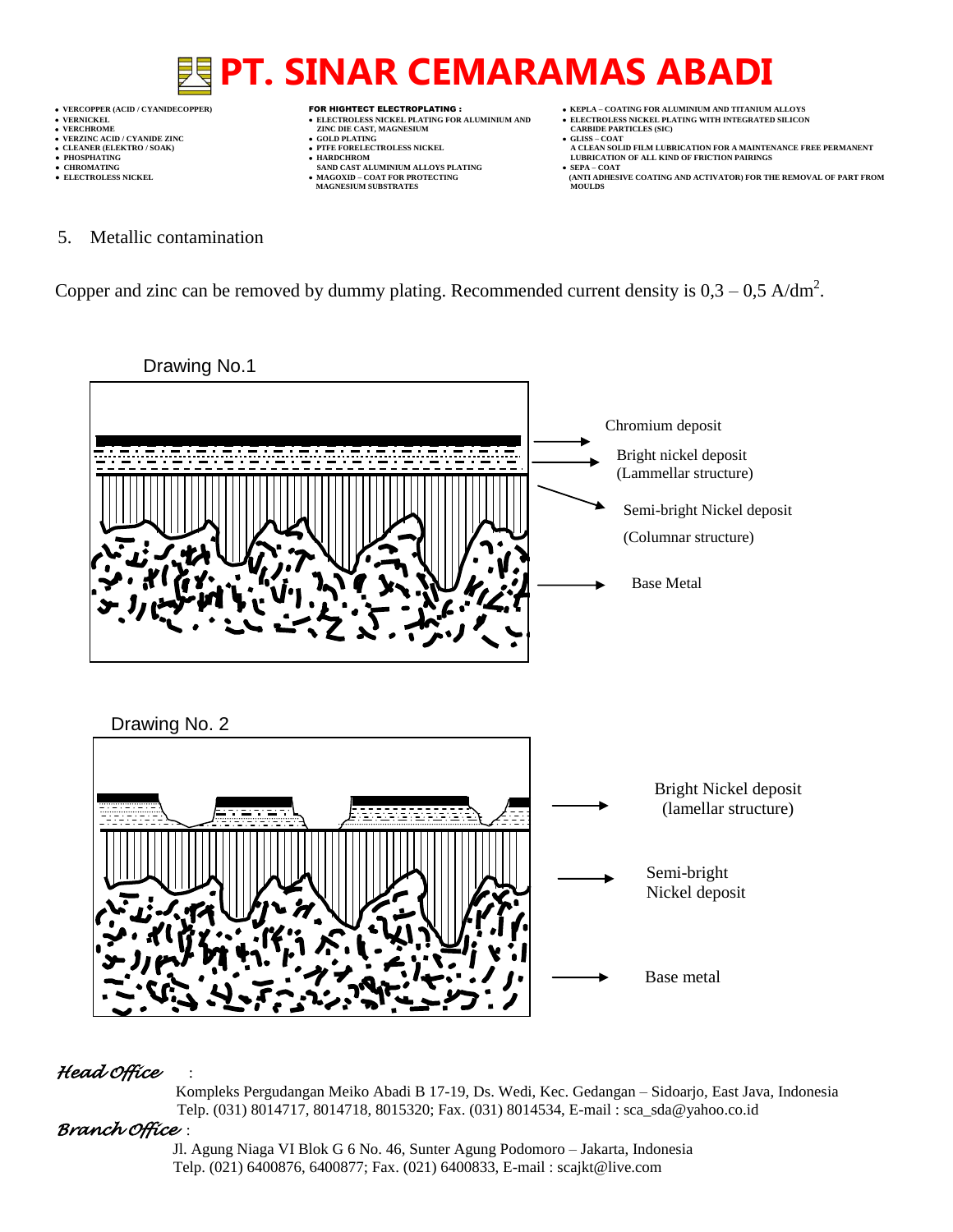- 
- 
- 

- **VERT ASSESSED ZINC DIE CAST, MAGNESIUM CARBIDE PARTING (SOLD PLATING CARBIDE PARTICLES)**
- **VERZINC ACID / CYANIDE ZINC GOLD PLATING GLISS – COAT**
	-
- **● CHROMATING SAND CAST ALUMINIUM ALLOYS PLATING SEPA – COAT MAGNESIUM SUBSTRATES**
- **VERCOPPER (ACID / CYANIDECOPPER)** FOR HIGHTECT ELECTROPLATING :  **KEPLA – COATING FOR ALUMINIUM AND TITANIUM ALLOYS**
- **VERNICKEL ELECTROLESS NICKEL PLATING FOR ALUMINIUM AND ELECTROLESS NICKEL PLATING WITH INTEGRATED SILICON**
	-
- **CLEANER (ELEKTRO / SOAK) PTFE FORELECTROLESS NICKEL A CLEAN SOLID FILM LUBRICATION FOR A MAINTENANCE FREE PERMANENT ● PHOSPHATING HARDCHROM LUBRICATION OF ALL KIND OF FRICTION PAIRINGS** 
	- **● ELECTROLESS NICKEL MAGOXID – COAT FOR PROTECTING (ANTI ADHESIVE COATING AND ACTIVATOR) FOR THE REMOVAL OF PART FROM**

Corrosion of a semi-bright (Sulphur-free) nickel deposit and bright nickel deposit.

60 % of deposit semi-bright nickel

40 % of deposit bright nickel deposit

### *Structure of the deposit*



**Structure of a semi-bright nickel deposit in dependence of pH value and current density.**

| Ideal value: pH |                   | $3,8 - 4,4$ |
|-----------------|-------------------|-------------|
|                 | A/dm <sup>2</sup> | $0.5 - 7.0$ |

For semi bright, sulphurfree nickel deposit (specially for multilayered nickel deposit. It is very inmportant to have a columnar structure).

# *Head Office* :

.

 Kompleks Pergudangan Meiko Abadi B 17-19, Ds. Wedi, Kec. Gedangan – Sidoarjo, East Java, Indonesia Telp. (031) 8014717, 8014718, 8015320; Fax. (031) 8014534, E-mail : sca\_sda@yahoo.co.id

# *Branch Office* :